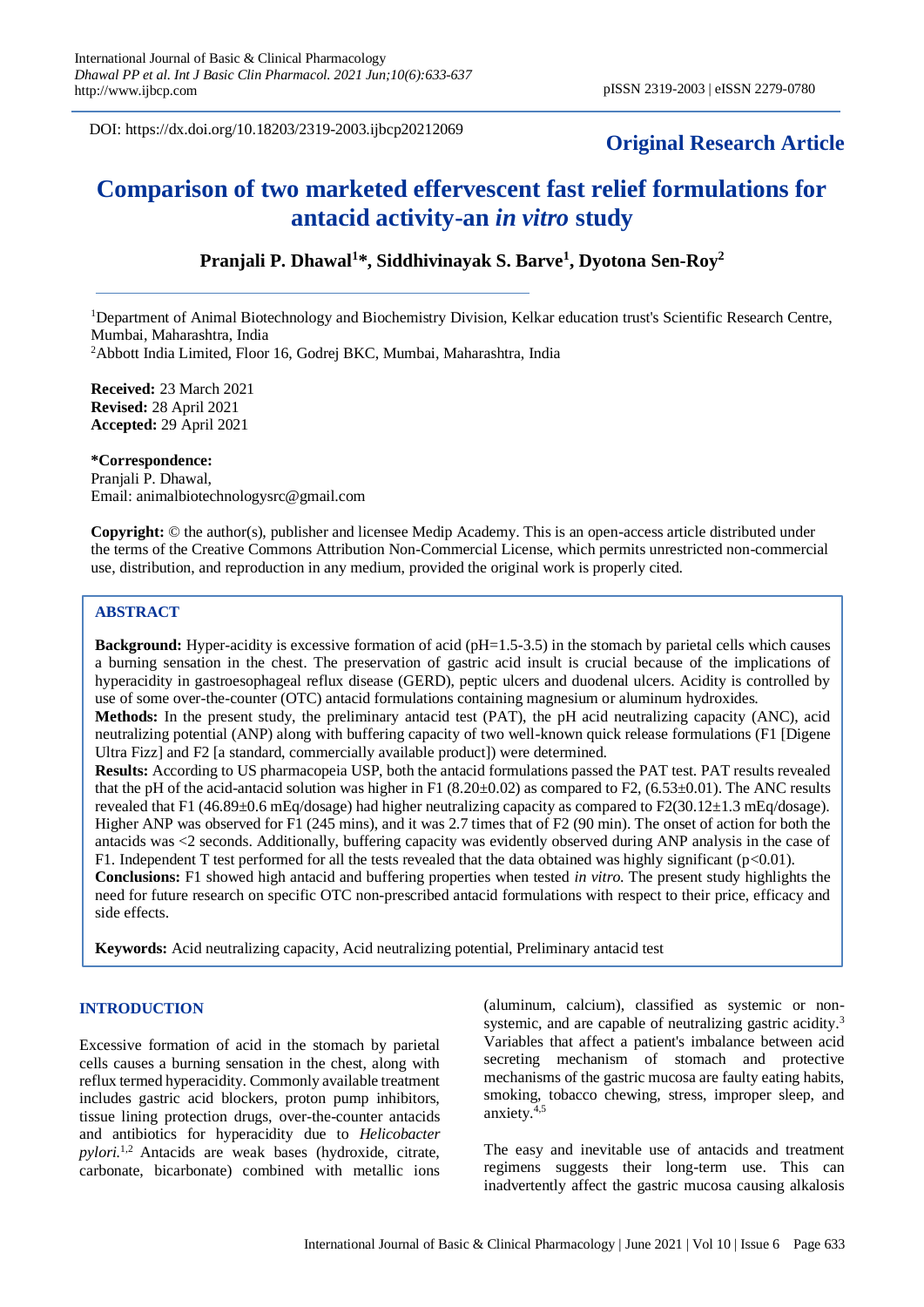and retention of fluid. A study conducted by Rana et al suggested that prolonged use of an effervescent antacid shows no side effect till 30 days.<sup>4</sup>

This study is an extended research to our previously published work on different antacid formulations.<sup>6</sup> In this paper, we aimed to determine the pH of F1 to frequently used antacid powder F2 and to study the antacid properties of both the marketed formulations. The need for evaluating different antacid formulations rely on the fact that medical institutions should be aware of composition, efficacy, dosage and side effects of different antacid formulations. Digene Ultra Fizz (F1), a product of Abbott India, is a combination of Svarjiksara (sodium bicarbonate), Nimbukamlam (citric acid) and Khatikachurna (calcium carbonate). F1, an over-the-counter OTC non-prescription drug, provides symptomatic relief from heartburn, acid indigestion, and sour stomach. F2, a marketed product is a combination of Svarjiksara (Shudh) and Nimbukamlam (Shushkam). Common antacid formulations contain tartaric acid, citric acid, sodium-bi-carbonate and sodium carbonate.<sup>7</sup>

Citric acid (Nimbukamlam) is essentially added to the antacid formulation to aid gas removal, flatulence relief, and relief from abdominal discomfort. Baking soda and citric acid together has potential to control and neutralize acidity.<sup>8</sup>Sodium bicarbonate (Svarjiksara) used in antacid formulations reacts with acid and forms NACl,  $H_2O$ , and CO2. Sodium chloride is the effect of neutralized acid and  $CO<sub>2</sub>$  relieves abdominal discomfort.<sup>3</sup> Calcium carbonate (Khatikachurna) is a potent, rapid and inexpensive acid neutralizer and has been known to prevent constipation.<sup>9</sup>

Liquid gels or quick release antacid formulations are more effective as compared to antacids in tablet form available in the Indian pharmaceutical market to ensure instant relief from heart burn and acidity. Various brands of OTC antacids are available in the market, with reports suggesting disparity in performance amongst these formulations. Acid neutralizing capacity and buffering capacity of any antacid explains the efficiency of the antacid performance *in vivo*. New formulations are created to tackle the pre-existing side effects of any antacid available in market and to meet new demands in terms of symptomatic and quick relief. In the current study, a marketed antacid fizz formulation, F2 was used as a standard to compare the preliminary antacid test, acid neutralizing capacity and acid neutralizing potential of F1, Digene Ultra Fizz, an antacid product of Abbot India limited.

# **METHODS**

In the current study, *in vitro* tests were conducted to compare the antacid properties of Digene Ultra Fizz (F1) with those of the reference standard F2. The experiments were conducted in the Department of Animal Biotechnology and biochemistry and department of chemistry (FDA approved) in Kelkar Education Trust's scientific research centre (DSIR Recognized), Mulund, Mumbai. In December 2019, Digene Ultra Fizz (F1) and F2 were obtained from Abbott India Ltd. HCL and NaOH used were of analytical grade.

# *Calibration of pH meter*

The pH Meter (Lab India solutions, India) used was calibrated using buffer tablets of known pH procured from Himedia, India. Buffer tablet of pH 4.0 was dissolved in 100 ml of distilled water and the pH was calibrated to 4. The pH meter was also calibrated at pH 7 using buffer tablet. Operation of pH meter at 1.0 was checked using  $0.1M$  HCl.<sup>10</sup>

#### *Preparation and standardization NaOH<sup>11</sup>*

20gm of NaOH was weighed and added to 1000ml distilled water to obtain 0.5N NaOH. Further, it was standardized with Potassium hydrogen phthalate (KHPh). 0.26 g of KHPh was added to 50ml of distilled water and 2-3 drops of phenolphthalein were added and it was titrated using prepared NaOH solution till the solution turned light pink in color, and the volume of NaOH was noted down. The normality of NaOH was calculated using the formula given below,

Normality of NaOH = (Weight of KHPh $\times$ 1000)/(Volume of NaOH in  $m$ 1 $\times$ 204.22).<sup>12</sup>

# *Preparation of standardized HCl*

81.8 mL of HCL was added to 1000 ml of distilled water to obtain a solution of 1 N HCl. This solution was standardized using a previously prepared NaOH solution. 10 ml of HCl was taken in a flask to which 2-drops of phenolphthalein indicator was added. The solution was titrated using NaOH solution of known normality until the endpoint of colorless to pink was observed and noted. The normality of HCl was then calculated using the formula given below,

Normality of HCl=(Normality of NaoH×Volume of NaOH in mL)/Volume of HCL in mL.<sup>12</sup>

#### *Preliminary antacid test*

According to USP, a standard antacid preparation should comply with preliminary antacid test (PAT) requirements. During the test the antacid solution should raise the pH of the acid-antacid solution above  $3.5^{13}$  For estimating the PAT the samples were prepared by adding one packet each of the products in a 100 ml conical flask containing 10ml of distilled water. The solution was stirred at 300±30 RPM till the reaction subsided. Then volume was made up to 40 ml using distilled water and was stirred at 300±30 RPM for a minute.

The test was performed according to US pharmacopeia (USP) national formulary.<sup>14</sup> In order to determine the PAT,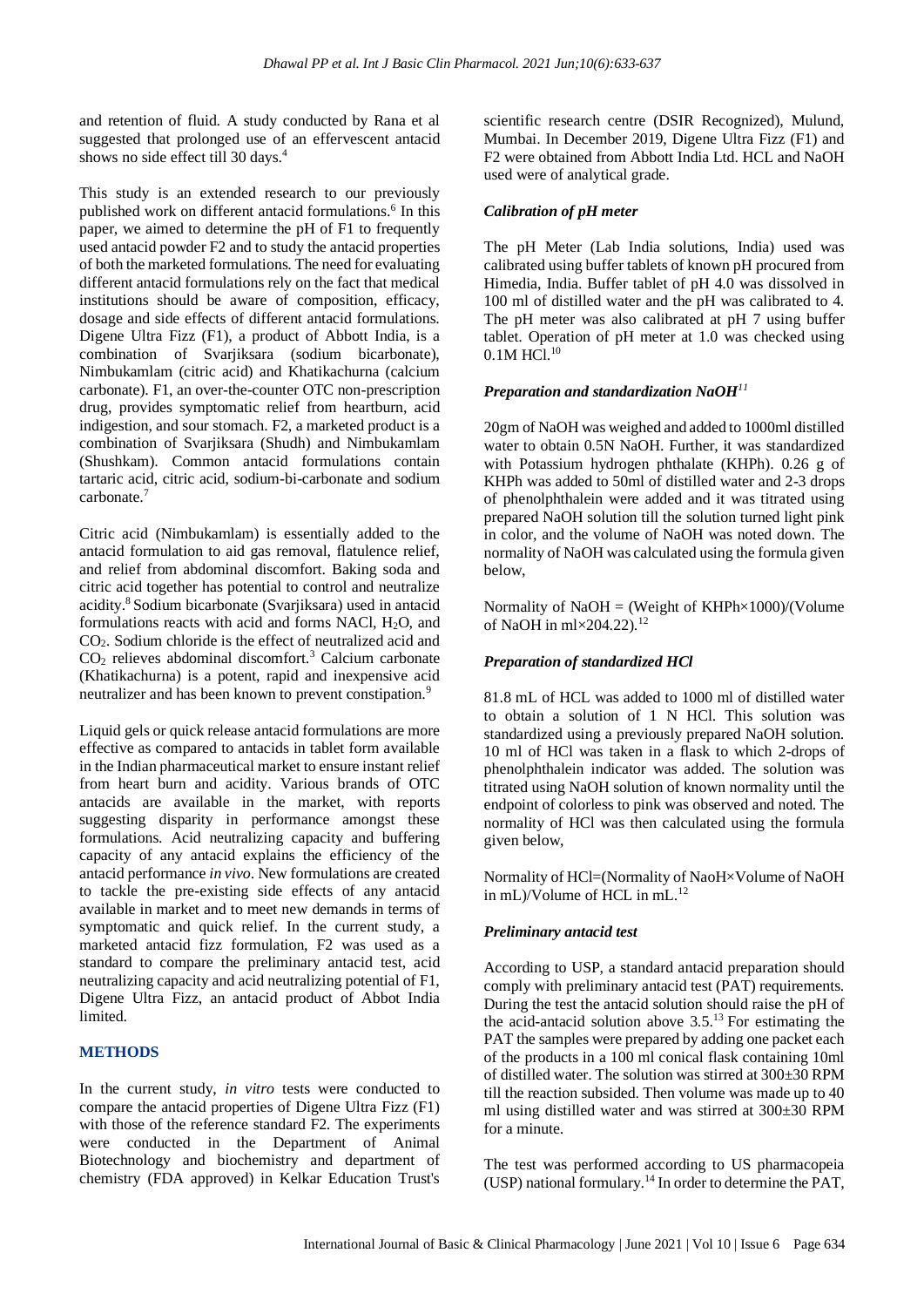10 ml of 0.5M HCl was added to the solution of antacid prepared above while stirring on a magnetic stirrer at 300±30 RPM for 10 minutes. After 10 min, the pH was recorded using a pH meter calibrated at pH 1.0, 4.0 and 7.0. The pH of the solution was noted, and the samples were processed for ANC and ANP if the PAT showed a result of pH above 3.5 (food and drug administration, HHS, part 331).<sup>6</sup>

#### *Acid neutralizing capacity*

Various *invitro* tests are available to evaluate the performance of antacids such as acid neutralizing capacity  $(ANC)$ , pH stat, among others.<sup>15</sup> ANC is a measure to determine ability of an antacid to neutralize acid and is expressed as number of milli-equivalents of HCl that can be neutralized by one standard dose of antacid preparation.<sup>16</sup>

For estimating ANC of samples, one packet each of the products was added in a 100 ml conical flask containing 10ml of distilled water and the solution was stirred at 300±30 RPM till the reaction subsided. The volume was then made up to 70 ml with distilled water while stirring at 300±30 RPM on a magnetic stirrer. The stirring was followed for another one minute.

To study the ANC of the antacid formulations, 60 ml of 1.0 HCl was added to the 70 ml antacid-water solution. The stirring was continued for another 10 min at  $300\pm30$ RPM on a magnetic stirrer. The unutilized HCl from the flask was back titrated using 0.5 N NaOH standardized with KHPh-potassium hydrogen phthalate. Titration was completed within 5 min and the endpoint was noted when the pH of 3.5 and below was obtained. The ANC was stated as mEq of acid neutralized by the given antacid solution.

Total mEq of antacid sample=(60.0 ml) (Normality of HCl)-(ml of NaOH required for neutralization) (Normality of NaOH).

The experiments were conducted in triplicates. Upon using KHPh for determining the normality of NaOH and HCl, the values were substituted in the formula and ANC was calculated.6,17

#### *Acid neutralizing potential*

Rossett Rice Test is an acid neutralizing dynamic test. The procedure attempts to stimulate gastric conditions and record pH profile towards acid neutralization of the antacid under test.<sup>18</sup>

In order to determine the ANP of antacid effervescent formulations, one packet each of the products was added in a 100ml conical flask containing 10ml of distilled water and the solution was stirred at 300±30 RPM till the reaction subsided. The volume was then made up to 30 ml with distilled water while stirring at 300±30 RPM on a magnetic stirrer. The stirring was followed for another one minute.

The acid reactivity of the antacids was determined using Rossett-Rice procedure. To the water-antacid solution, 70 ml of 0.1 N HCl was added and the contents were stirred for 10 min at 300±30 RPM on a magnetic stirrer. The pH meter and a pump calibrated to deliver a constant volume 2.0 ml of 0.1 N HCl per min were activated. The pH time profile was recorded throughout the test until the pH of the solution fell below 3.0 and it was constant for a minute.<sup>6,</sup> 19

# *Onset of action*

For the onset of action, one packet of each product was added in a 100 ml conical flask containing 10 ml of distilled water and the solution was stirred at 300±30 RPM till the reaction subsided. The volume was then made up to 30 ml with distilled water while stirring at 300±30 RPM on a magnetic stirrer. The stirring was followed for another one minute.

The prepared solution of 0.1 N HCl was kept on a magnetic stirrer at 300±30 RPM with a pH electrode dipped in the flask. The sample solution was added to the flask containing 0.1 N HCl and time taken for pH to rise above 3.5 was recorded.<sup>6</sup>

#### *Statistical analysis*

For the obtained data two samples independent t test analysis was conducted using PAWS statistics 18.

# **RESULTS**

#### *Standardization of NaOH and HCl*

The average volume of NaOH required to neutralize 0.26 g of KHPh was 2.2 ml. Upon substituting in the formula, the calculated normality of NaOH was found to be 0.559 N. This 0.559 N NaOH was used to neutralize 10 ml of 1.0 N(theoretical) HCl and the average volume of NaOH required was 18.3 ml. The calculated normality was  $1.022$  N<sub>(calculated)</sub> for HCl.

#### *Preliminary antacid test*

The preliminary antacid test (PAT) results are given as average±standard deviation in Table 1. Both formulations can be classified as antacids as their pH is >3.5.

# **Table 1: PAT results of the marketed effervescent formulations.**

| <b>Sample</b>        | Average | SD       |
|----------------------|---------|----------|
| Digene ultra fizz F1 | 8.20*   | 0.026458 |
| F2                   | $6.53*$ | 0.017321 |

**\***Indicates the difference in the mean is statistically significant  $(p<0.001)$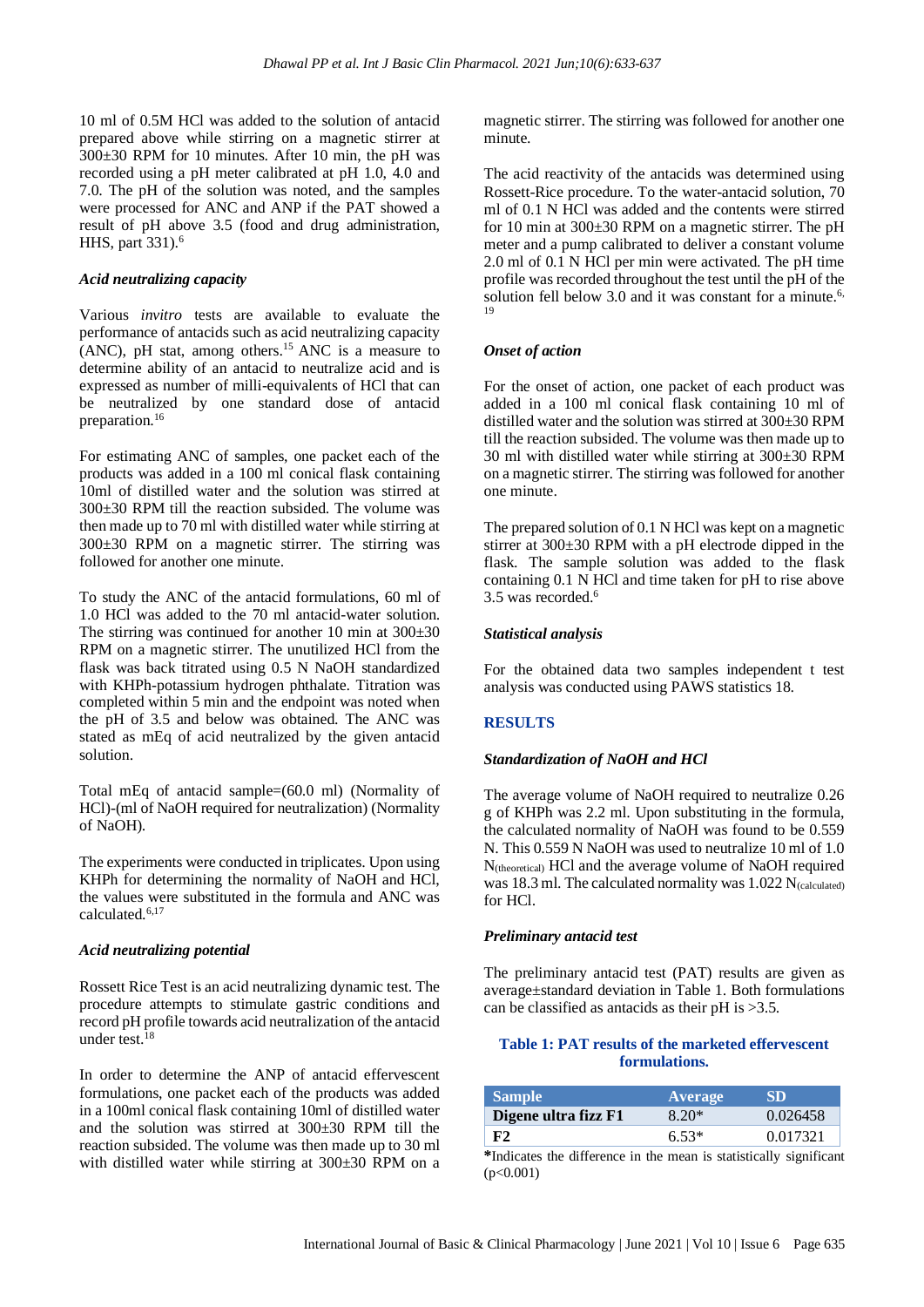#### *Acid neutralizing capacity*

The volume of NaOH is added to the antacid-HCl solution to determine unutilized or un-neutralized HCl. More the amount of NaOH required, lesser is the ANC of the given antacid under given experimental conditions. Table 2 gives the ANC of F1 and F2.

From the results, it is evident that F1 showed higher ANC as compared to F2.

# *Acid neutralizing potential and onset of action*

Both the samples could raise pH above 3.5 for more than 90 min. F1 raised the pH above 3.5 and maintained it there with constant acid influx for 245 minutes. While conducting the experiment it was evident that with even 2 ml of 0.1 N HCl added per min to the antacid solution, F1 could raise the pH, however, with F2 there was an alteration in pH once it was lowered. This shows that F1 could demonstrate buffering capacity, while F2 could simply raise the pH of the solution. Table 3 represents the ANP and onset of the action of F1 and F2.

# **Table 2: ANC results of the marketed effervescent formulations.**

| <b>Sample</b>        | ANC    |        |        | Average   | SD       |
|----------------------|--------|--------|--------|-----------|----------|
| Digene ultra fizz F1 | 46.944 | 47.543 | 46.211 | 46.89933* | 0.667122 |
| F2                   | 29.65  | 32.252 | 30.123 | $30.675*$ | .386048  |

\*Indicates the difference in the mean is statistically significant  $(p=0.008)$ 

### **Table 3: ANP results of the marketed effervescent formulations.**

| <b>Sample</b>                                                      | <b>Initial</b><br>pH | Time Taken to reach (in mins) |                  |                 |                             | <b>Final</b> |  |  |
|--------------------------------------------------------------------|----------------------|-------------------------------|------------------|-----------------|-----------------------------|--------------|--|--|
|                                                                    |                      | <b>Onset of action</b>        | Above pH 3.5     | Max pH          | To maintain<br>pH above 3.5 | pH           |  |  |
| Digene ultra fizz F1                                               | 6.04                 | $\leq$ seconds                | $\leq$ seconds   | min             | $245 \text{ min}^*$         | 2.74         |  |  |
| F <sub>2</sub>                                                     | 5.87                 | $<$ 2 seconds                 | $\leq$ 2 seconds | $2 \text{ min}$ | $90 \text{ min}^*$          | 2.82         |  |  |
| $\omega$ and the contract of the contract of the contract $\alpha$ |                      |                               |                  |                 |                             |              |  |  |

\*Indicates the difference in the mean is statistically significant ( $p=0.001$ ), N=3

# **DISCUSSION**

There is a need to study marketed antacid formulations on a regular basis to determine their dosage, efficacy, safety along with economic considerations. The market is flooded with antacids and physicians are baffled with the existing choices available in market. The decision to choose proper antacid must be done on the basis of high ANC and the ability to maintain pH above 3.5 for a longer period with buffering capacity. This buffering capacity shall reduce the changes of acid rebound. Thus, hospital settings should have information of antacids with regards to their ANC, ANP and BC for proper patient care and management of gastric acidity associated disorders.<sup>20</sup>F2, a well-established non-prescription-based OTC drug, was used as a standard while determining the PAT, ANC, and ANP of Digene Ultra Fizz. According to food and drug administration, HHS, part 331, Antacid products for overthe-counter (OTC) human use, if the PAT values are less than 3.5, the antacid under study shall not be labeled as an antacid. Also, if pH is greater than 3.5, only then ANC can be determined. The PAT values of both F1 and F2 were greater than 3.5. The ANC of Digene Ultra fizz was 1.53 times more than F2. Similarly, a higher ANP was noted with Digene Ultra Fizz F1 also, Digene Ultra Fizz (F1) showed buffering capacity in comparison to F2, a marketed formulation. In the case of F2, it was noted that the pH rose initially when HCl was added due to the ANC of F2 formulation. However, with the subsequent addition of HCl to examine the effect of acid-reflux, the pH only decreased by unit proportional to amount of HCl added without any buffering effect. However, with Digene Ultra Fizz F1, it was noted that the pH decreased with the addition of HCl and was subsequently increasing due to the antacid to rise above the existing decrease in pH by a few units. This explains the buffering capacity of F1 and this may be the reason that F1 could maintain pH above 3.5 for longer time duration of 245 mins as compared to 90 minutes with F2. Buffering capacity along with high ANC indicates higher efficiency of F1 as compared to F2.<sup>21</sup>

#### *Limitations*

The study findings are limited by the fact that antacid effectiveness may alter due to many parameters such as interaction of with other drugs, food or gastric emptying.22,23 Since this study focuses on determination of *in vitro* antacid effectiveness, further research is warranted to study their efficiencies on actual human volunteers.

# **CONCLUSION**

Considering the widespread use of antacids, antacids are proven to be safe and effective agents. However, it is important for the better understanding of the consumers that the products display efficacy and buffering capacity of the antacid. This helps explain medical rationale, efficacy and cost comparison between antacid products. Digene Ultra Fizz F1 was found to exhibit higher PAT, ANC, buffering capacity and ANP than the antacid formulation